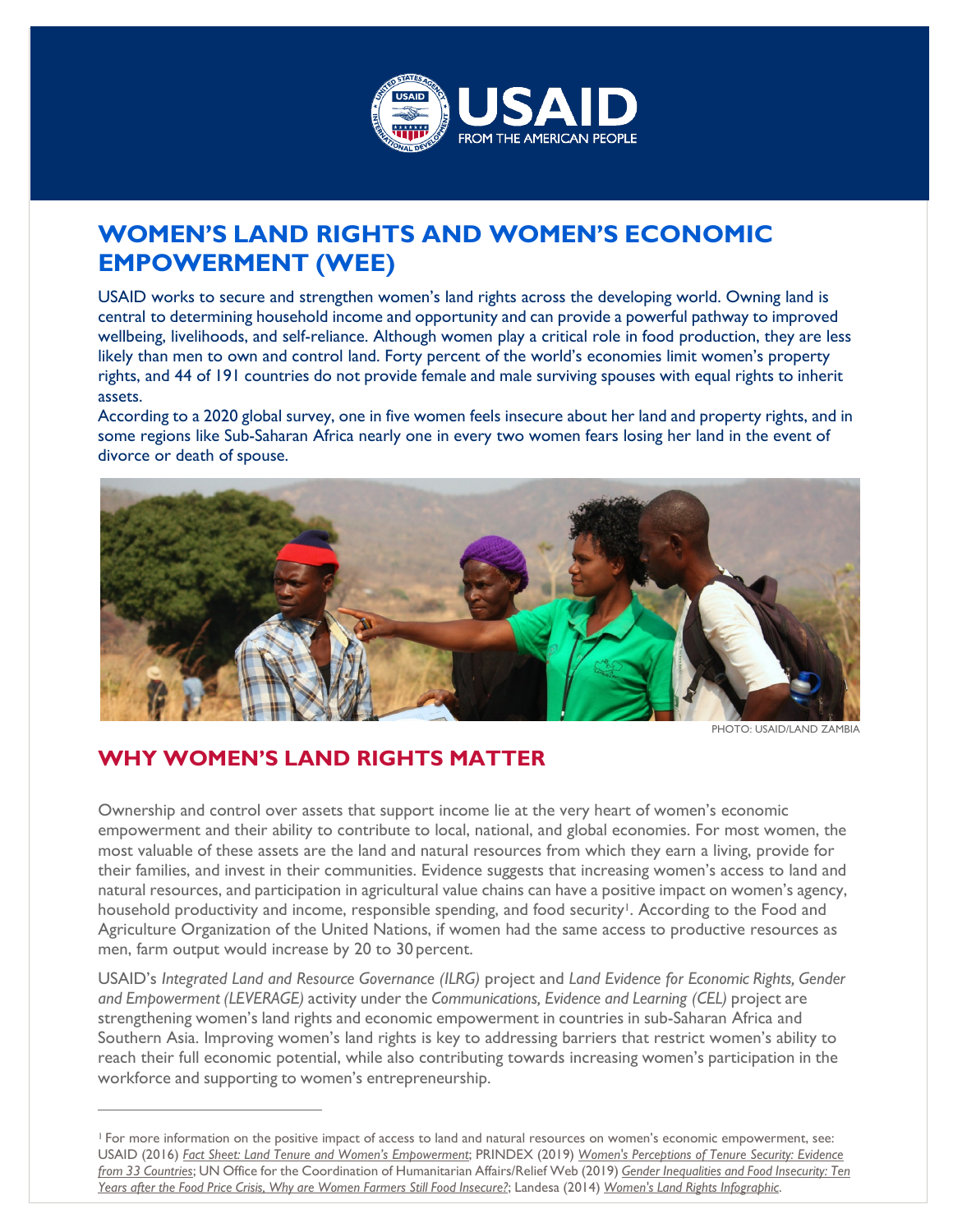### **ACTIVITIES ON WOMEN'S LAND RIGHTS AND WOMEN'S ECONOMIC EMPOWERMENT**

USAID's goal is to improve women's access to and control of land and natural resources for concrete economic, social, and political opportunities. Working with women, governments, traditional leaders, communities, and the private sector, USAID uses the following strategies:

SUPPORTING LAW AND POLICY REFORMS. Reforming legal frameworks to establish women's rights to land and natural resources is one of the most effective ways to empower women at scale. USAID is working with governments and customary leaders at the national and local levels to adopt and implement laws and policies that promote women's land rights. USAID is also raising awareness and providing legal literacy and access to justice for women, so they are able to access and benefit from existing rights.

GENDER INTEGRATION IN LAND DOCUMENTATION. USAID is promoting gender integration in systematic land documentation processes led by governments, civil society, or private sector actors, ensuring that women's land rights are considered in all steps, from planning to final documentation of individual or community land. Awareness-raising and communications activities are encouraging women to register their rights. Gender integration tools and best practices will be shared with governments, international organizations, NGOs, and other donors for broader application in ongoing and future land documentation efforts.

GENDER AND SOCIAL NORMS CHANGE. USAID is providing training and promoting dialogues on harmful gender and social norms for customary leaders and communities to promote changes in gender bias that hinders women from gaining rights and control over land and natural resources. USAID is also promoting gender norms change within households to enhance women's participation in decision-making, promote collaboration within families, and mitigate gender-based violence.

AGENCY-BASED EMPOWERMENT FOR WOMEN. USAID is providing women with the skills, knowledge, and resources to meaningfully participate in decision-making and governance related to land and natural resources and to engage in agricultural value chains. Increased agency enables women to leverage secure land rights to access financing, agricultural extension, and employment in the wildlife and forestry sectors.

PRIVATE SECTOR ENGAGEMENT. Partnerships with national and multinational companies are developing policies for gender-responsive land-based investment and business practices that reach, benefit, and empower women in different agricultural value chains. USAID is contributing to the growing evidence base on the business case for women's economic empowerment. Including women in value chains has positive impacts not only for women, their families, and communities, but also on key business performance indicators like agricultural yield, productivity, and quality of production.

#### GATHERING AND DISSEMINATING EVIDENCE, BEST PRACTICES, AND LESSONS LEARNED.

`

Extensive impact and performance evaluations of past and ongoing projects will produce a rich body of evidence to inform governments, donors, and other stakeholders in developing new policies and programs to effectively strengthen women's rights and translate them into sustainable social and economic empowerment.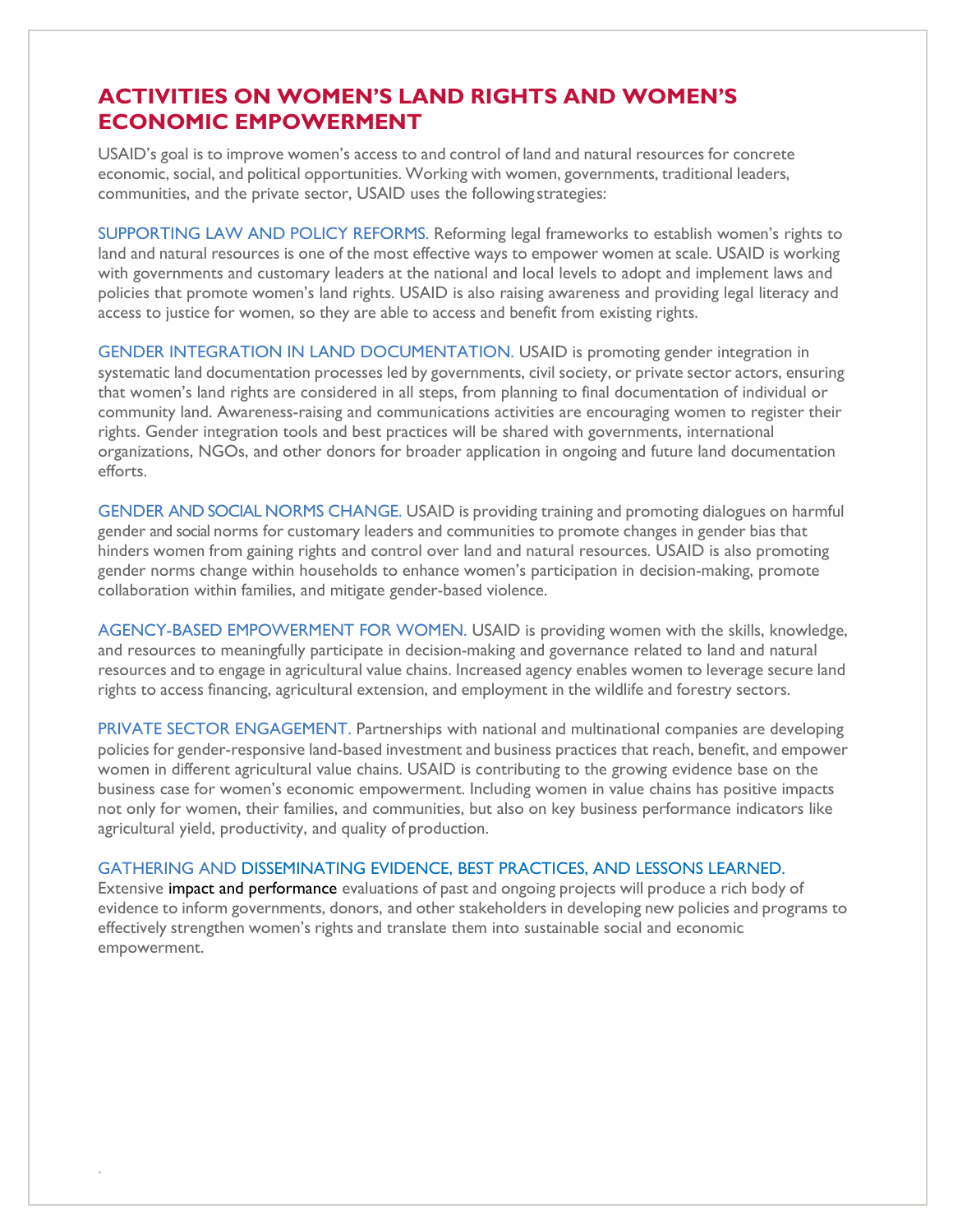## **WOMEN'S LAND RIGHTS ACTIVITIES**



**Ethiopia:** USAID is utilizing key evaluation findings to inform policy reform and land programming in Ethiopia. An impact evaluation of the Ethiopia Land Tenure Administration Program (ELTAP) and Ethiopia Land Administration (ELAP) programs will provide critical data on the sustainability of land certification outcomes over the long term, particularly for women. The findings will inform the Government of Ethiopia's ongoing approach to land certification, identify land-related constraints and opportunities to women's economic empowerment, and suggest complementary interventions that could be undertaken by the government or donors to harness longer-term, positive economic benefits for women.

**Ghana:** Women in cocoa farming often have less access to land and other productive resources, less decision-making power within households and communities, and are less able to enjoy social and economic benefits related to cocoa production. USAID is partnering with ECOM Agroindustrial Corp., a leading global commodity trading company, and chocolate brands to empower women farmers in the cocoa value chain. Building upon USAID's previous work Ghana, activities will strengthen companies' policies and practices to engage with women and increase their access to and control of productive resources. This will lead to increased improved livelihoods, diversified incomes, and greater resilience for women in cocoa communities, as well as a more productive and inclusive cocoa sector in Ghana.

**India:** USAID is partnering with PepsiCo in West Bengal to reach, benefit, and empower women in the potato value chain. By strengthening women farmers' land rights, access to technical agronomic training and direct engagement with PepsiCo, women farmers, women will access improved employment and entrepreneurial opportunities in the potato supply chain, increasing their income and economic resilience. The partnership is demonstrating how women's empowerment can lead to the adoption of sustainable farming practices, resulting in improved potato yields and net profitability for rural women and positively impacting PepsiCo's bottom line.



**Liberia:** USAID is supporting community lands protection (CLP) processes across 35 communities in Liberia. USAID's socially inclusive Mobile Applications to Secure Tenure (MAST) approach will be used for boundary harmonization, so that communities can address any land conflicts and formally register customary land. Through an impact evaluation of the Community Land Protection Program, USAID is also providing evidence on how inclusive community land governance affects gender norms and women's decision-making power. Evaluation findings will be used to inform current and future land reform processes in the country and the implementation of the 2018 Liberia Land Rights Act. USAID is partnering with Landesa Liberia to provide community-level education on women's land rights to ensure that women are included and meaningfully participate in community self-identification, adoption of by-laws, and inclusive community land governance.



`

**Malawi:** Malawi's government adopted a slate of land reform laws in 2016 and is now on track to begin large-scale national land registration efforts, paving the way for increased farm investment and supply chain opportunities. USAID will work with the government and other donors to develop an approach for gender integration in systematic land documentation, ensuring that women have their land rights documented and participate in land governance. This approach will allow millions of women to enjoy secure rights to land as a building block for entrepreneurial, farm-based investment and successful small businesses.